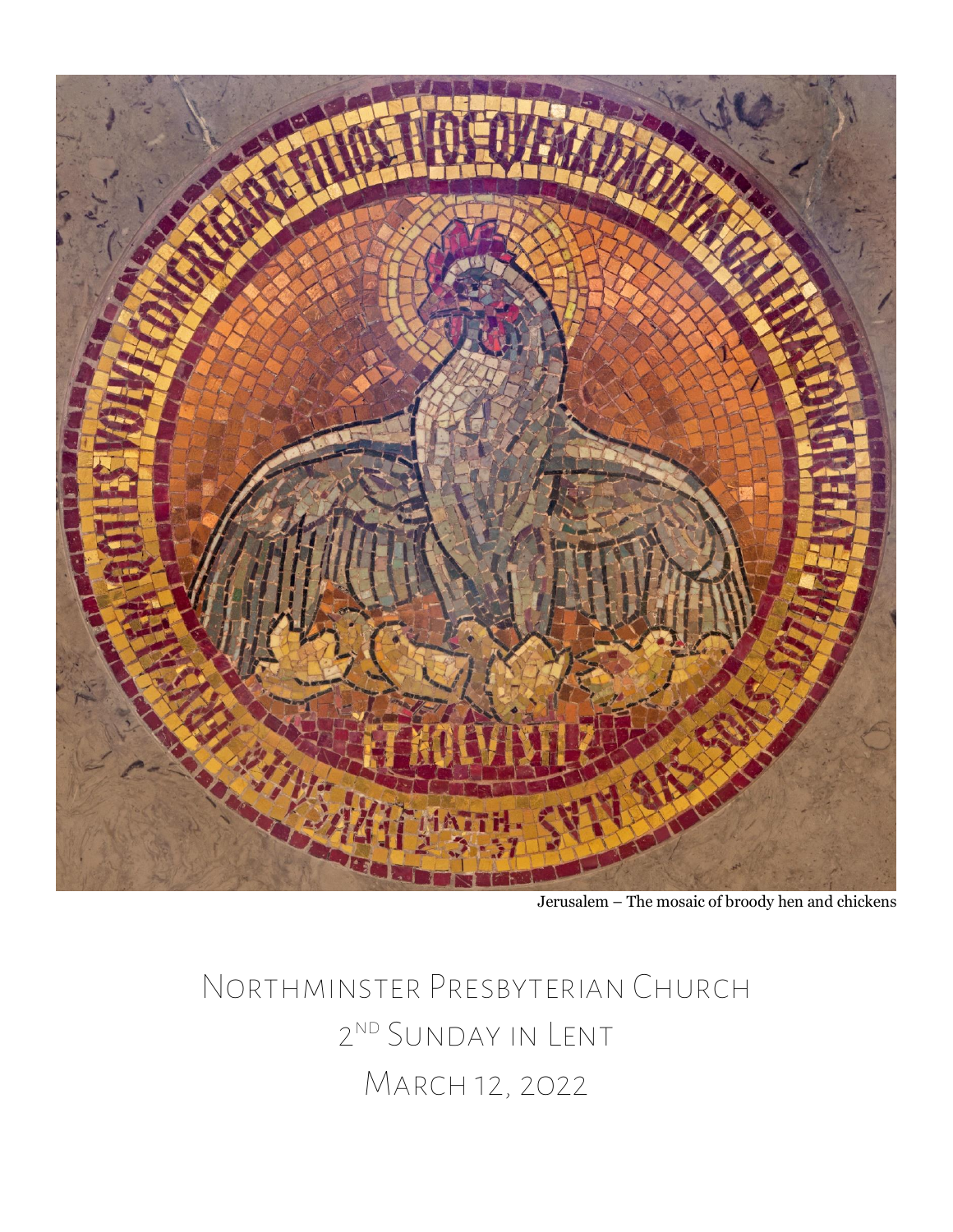#### **GATHERING**

Greeting

The grace of our Lord Jesus Christ be with you all. **And also with you.**

Prelude *Prelude on "Germany"* arr. Dennis Johnson

Opening Prayer

Call to Worship — based on Psalm 27 The Eternal is my light amidst my darkness and my rescue in times of trouble. So whom shall I fear? **God surrounds me with a fortress of protection. So nothing should cause me alarm.**

I am pleading with the Eternal for this one thing, my soul's desire:

**To live with God all of my days in the shadow of God's holy temple,**

To behold God's beauty and ponder God's ways in the company of his people.

**God's house is my shelter and secret retreat. It is there I find peace in the midst of storm and turmoil.** Safety sits with me in the hiding place of God. God will set me on a rock, high above the fray.

# **With grateful hearts, let us continue this Lenten journey together.**

## Hymn #35 *Praise Ye the Lord, the Almighty*

Praise ye the Lord, the Almighty, the King of creation! O my soul, praise him, for he is thy health and salvation! All ye who hear, now to his temple draw near; join me in glad adoration!

Praise ye the Lord, who o'er all things so wondrously reigneth, shelters thee under his wings, yea, so gently sustaineth! Hast thou not see how thy desires e'er have been granted in what he ordaineth?

Praise ye the Lord! O let all that is in me adore him! All that hath life and breath, come now with praises before him! Let the amen sound from his people again; gladly for aye we adore him.

#### **CONFESSING**

Call to Confession

Prayers of Confession God of compassion, you are slow to anger and full of mercy, welcoming sinners who return to you with penitent hearts.

**Receive in your loving embrace all who come home to you. Seat them at your bountiful table of grace, that, with all your children, they may feast with delight on all that satisfies the hungry heart. We ask this in the name of Jesus Christ, our Savior, who lives and reigns with you in the unity of the Holy Spirit, one God, forever and ever.**

**Hear our prayers in his name …**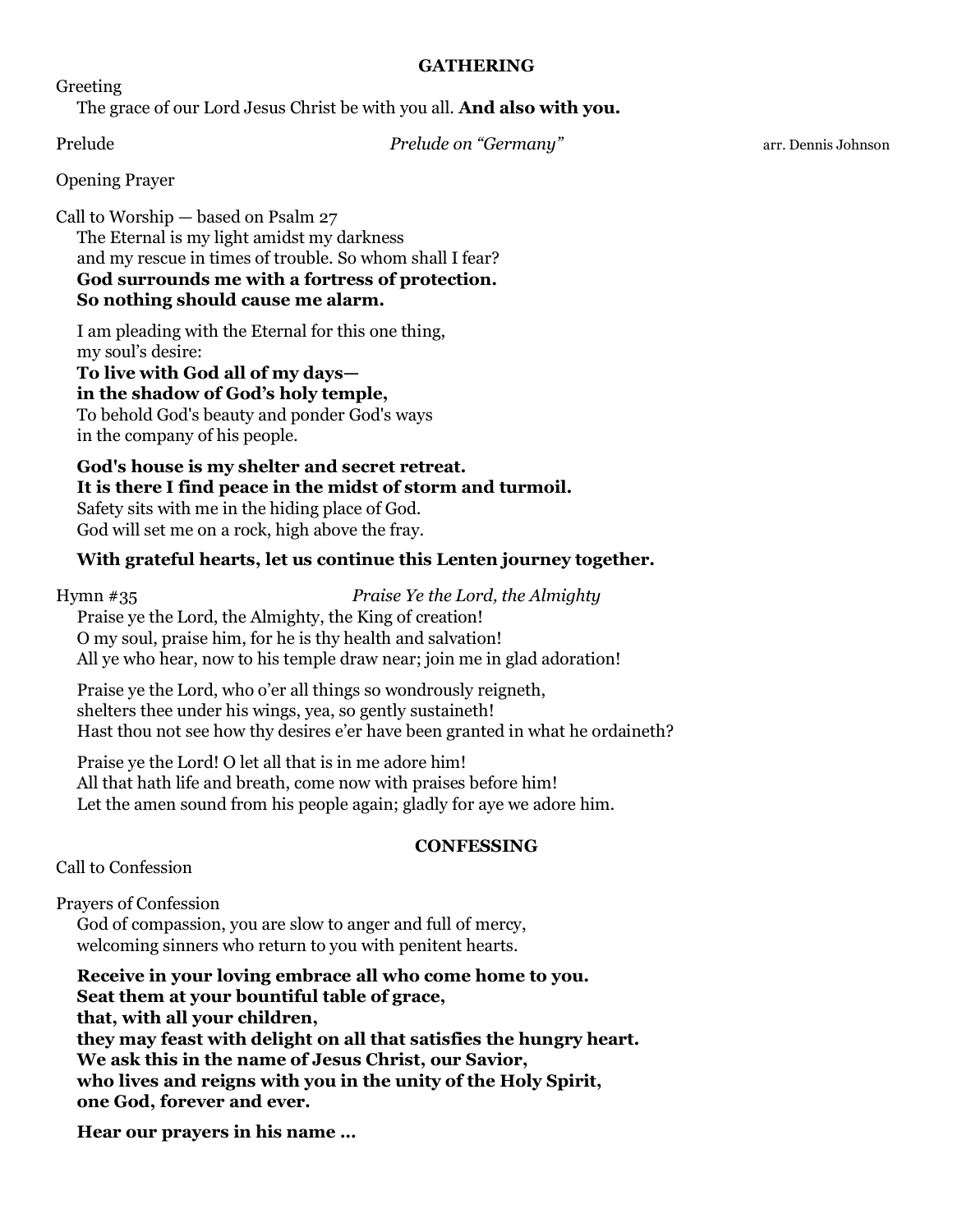Assurance of Forgiveness



Affirmation of Faith — based on Matthew 22:37-40 What is the great and first commandment?

**Love the Lord your God with all your heart and with all your soul and with all your mind.** What is the second commandment like it? **Love your neighbor as yourself.** What does this mean? **Love is the fulfilling of the law.** To what does this call us?

**To a life of faith working through love.**

\*Passing the Peace

Announcements and Invitations

Gathering our Offerings

Offertory Music *What Wondrous Love Is This* arr. Lloyd Larson NPC Bell Choir

# **LISTENING**

Prayers of Thanksgiving and for Illumination

\*Hymn #343 *Where Cross the Crowded Ways of Life*

Where cross the crowded ways of life, where sound the cries of race and clan, above the noise of selfish strife, we hear your voice, O Son of Man.

In haunts of wretchedness and need, on shadowed thresholds fraught with fears, from paths where hide the lures of greed, we catch the vision of your tears.

From tender childhood's helplessness, from human grief and burdened toil, from famished souls, from sorrow's stress, your heart has never known recoil.

The cup of water given for you still holds the freshness of your grace; yet long these multitudes to view the sweet compassion of your face.

Scripture – Luke 13:31-35

#### **Sermon in Words The Mother Hen** Dr. Brian Wright

\*Hymn #441 *Hear the Good News of Salvation*

Hear the good news of salvation: Jesus died to show God's love. Such great kindness! Such great mercy! Come to us from heaven above. Jesus Christ, how much I love you! Jesus Christ, you save from sin! How I love you! Look upon me. Love me still and cleanse within.

All the sins I have committed, to my Savior now I bring. I bow down with tears of anguish; Christ forgives and so I sing: Jesus Christ, how much I love you! Jesus Christ, you save from sin! How I love you! Look upon me. Love me still and cleanse within.